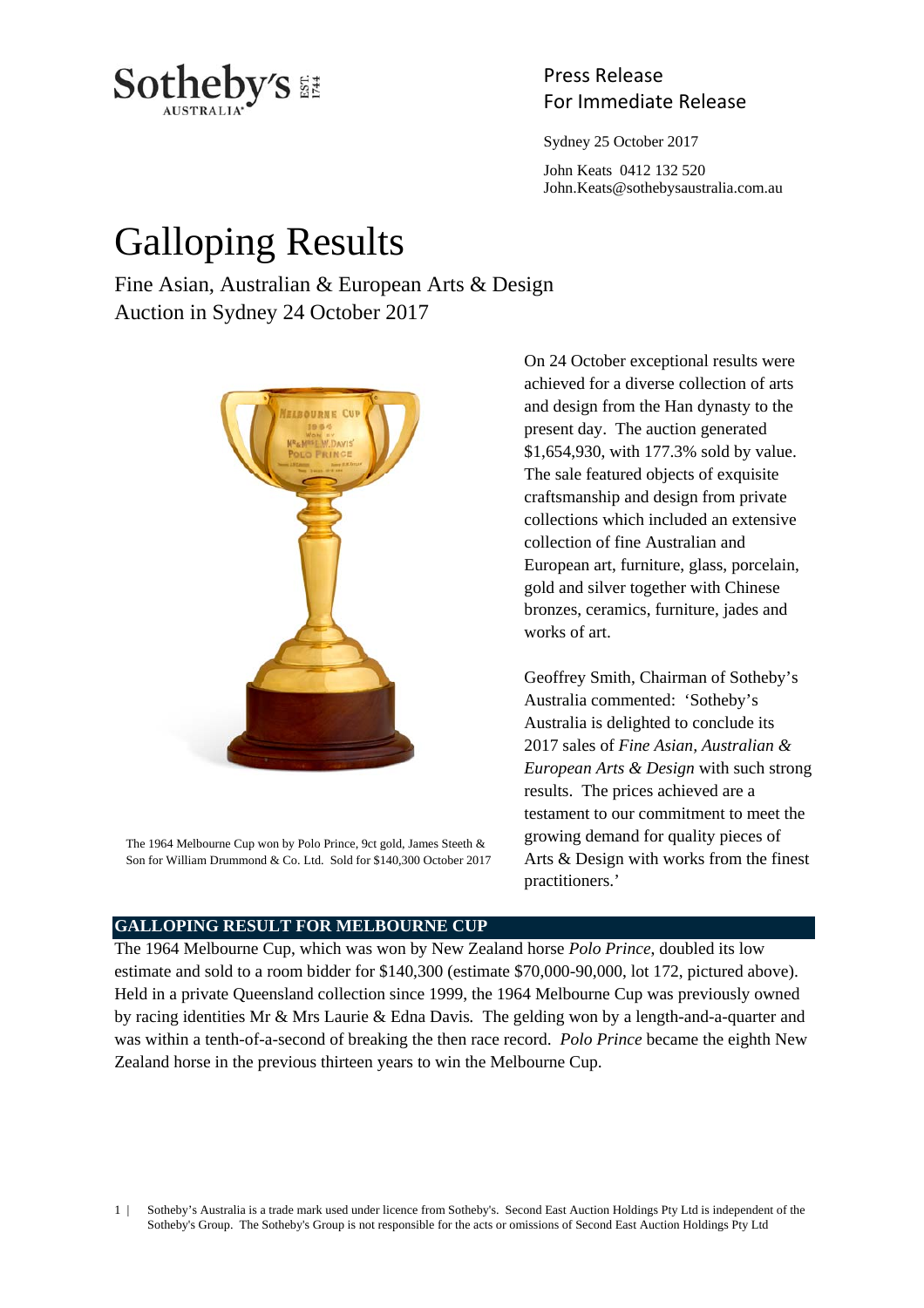

**TURNING HEADS** 

Heads were turning as bidders vied for an impressive gilt bronze figure of the eleven-headed Avalokiteshvara which nearly tripled the high estimate and achieved \$146,400 (estimate \$30,000- 50,000, lot 50, pictured). The eleven headed Avalokiteshvara is an esoteric form of Bodhisattva, believed to have overcome eleven hardships in order to attain Buddhahood. Another insight into the deity is that Avalokiteshvara failed to fulfil his vow of saving all the sentient souls from hell and his head splits into one hundred pieces and Amitabha Buddha consolidated them into ten heads, crowning them with one of his own to show that Amitabha is always there to aid him in his goal of universal salvation.



The market remains buoyant for Asian arts with a number of items far exceeding their estimates;

- A blue and white 'floral spray' bowl, mark and period of Yongzheng sold for \$48,800, 24 times the low estimate of \$2,000 (lot 80)
- An unusual huanghuali barrel stool, Oing dynasty realised \$40,260, 13 times the low estimate of \$3,000 (lot 73)
- A soapstone figure of Guanyin and stand, late Qing dynasty sold for \$42,700, 7 times the low estimate of \$5,500 (lot 60)

### **DANCING TO A NEW COLLECTOR'S HOME**

Held in the distinguished South Australian Angas family collection for over 90 years, a rare figurine by Demétre Chiparus, *Dancer of Kapurthala*, circa 1925 sold for \$109,800 (estimate \$80,000- 100,000, lot 198, pictured). The direct source of inspiration for *Dancer of Kapurthala* appears to be Anita Delgado, a Spanish flamenco dancer, who captivated the heart of the Maharaja of Kapurthala. During his visit to attend the wedding of Spanish King Alfonso XIII, the Maharaja of Kapurthala, Jagatjit Singh Bahadur, became infatuated with Delgado after witnessing her perform. Initially refusing the Maharaja's advances, Delgado would later marry him in a Sikh wedding in India, becoming the Maharani of Kapurthala, Prem Kaur.



#### **INTERNATIONAL DEMAND FOR PAINTINGS**

Paintings from Asia, Australia and Europe drew local and international interest, with several items selling to international collectors. An impressive painting by Nicolae Grigorescu, *Country Houses*, consigned by the descendants of the former Romanian Ambassador to the United Kingdom, Viorel Tilea realised \$54,900 nearly triple the low estimate of \$20,000 (lot 114, pictured).



2 | Sotheby's Australia is a trade mark used under licence from Sotheby's. Second East Auction Holdings Pty Ltd is independent of the Sotheby's Group. The Sotheby's Group is not responsible for the acts or omissions of Second East Auction Holdings Pty Ltd